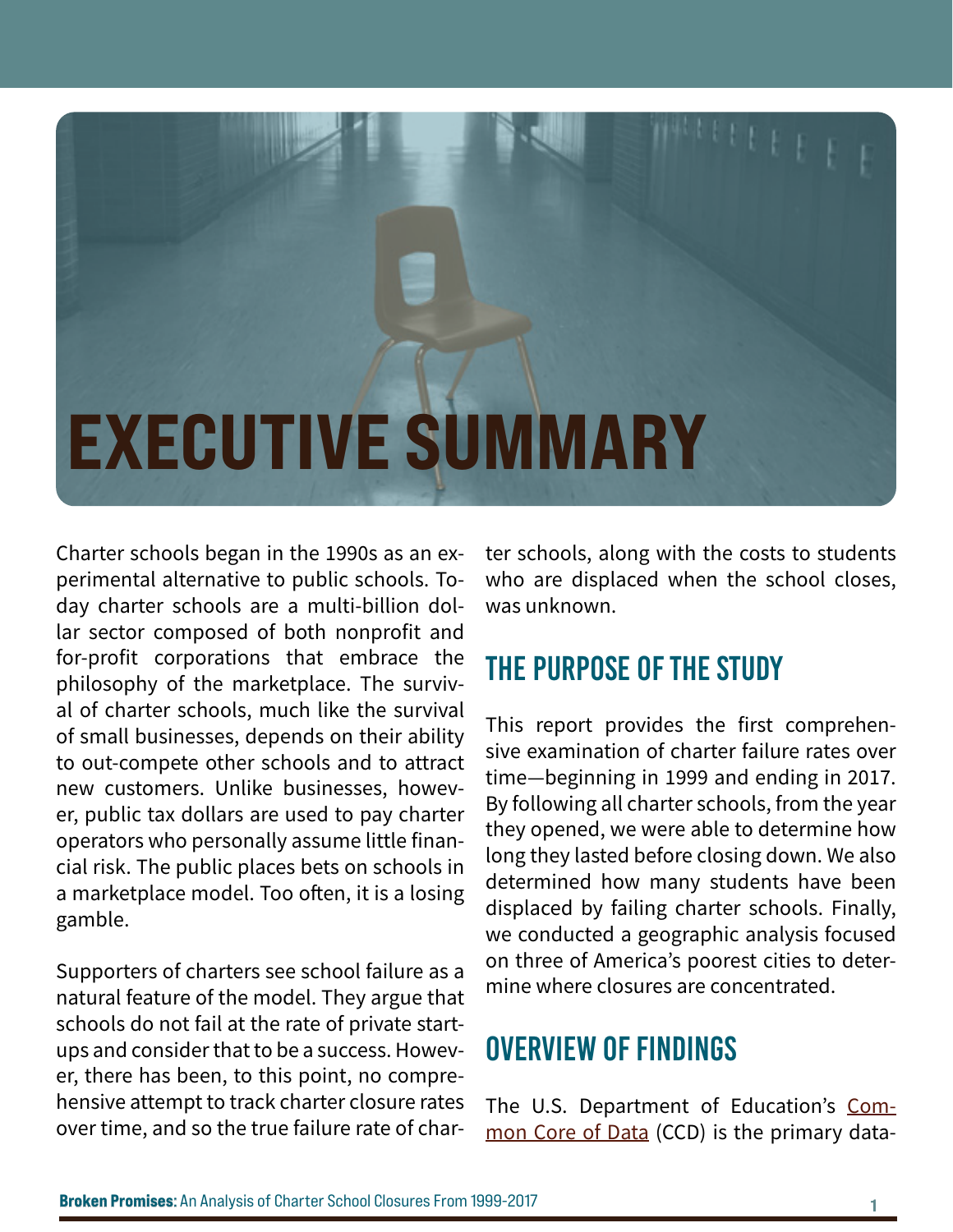base on elementary and secondary education in the United States. Using the CCD data, we analyzed cohorts of schools—schools that opened in the same year—over time. Unique school identifiers, school-type designations, and enrollment data allowed us to determine the failure rates for cohorts of charter schools at the three, five, ten, and in some cases, the fifteen-year mark.

Enrollment data in the year before charters closed allowed us to determine how many students were displaced. To analyze the relationship between poverty and charter closures, we used tract-level poverty estimates from the U.S. Census American Community Survey for three of America's poorest cities: Detroit, Michigan; Tucson, Arizona; and Milwaukee, Wisconsin. All three are cities with substantial numbers of failed charters. Combining the addresses of failed schools with tract-level poverty data, we were able to determine in which neighborhoods, by income, closures were most likely to occur.

We found charter closure rates to be alarmingly high, rising to 50 percent by the 15-year mark.

- **Closures during the first three years:** Our examination of 17 cohorts from 1998 to 2014 found that 18 percent (1,667 of 9,413) of charters closed by the three-year mark. A large proportion of failures occurred by the completion of the first year.
- **Closures in subsequent years:** By the five-year mark, the closure rate increased

to more than one in four charter schools. By year ten, 40 percent of charter schools had closed. In the available data, five cohorts of charter schools reached the fifteen-year mark. At year 15, one in two of those schools were gone. Failure rates ranged from 47 percent to 54 percent.

- **Students displaced by charter closures:**  Between 1999 and 2017, over 867,000 students were displaced when their charter school closed. It is reasonable to assume that if more current data were available, as well as data from 1995–1998, we would find more than one million students have found themselves emptying their lockers for the last time—sometimes in the middle of a school year—as their school shutters its door for good.
- **Closures in high-poverty areas:** In three of the poorest cities in America—Detroit, Tucson, and Milwaukee—the rate of charter closures was higher in areas with greater than 30 percent of households in poverty than in areas with less than 20 percent. The gap was largest in Milwaukee—68 percent vs. 54 percent.
- **States with a large charter sector and large failure rate:** Wisconsin, Arizona and Florida had the top failure rates at both the five-year and ten-year mark. Ohio was in the top five at both benchmark years. Our [animated map](https://networkforpubliceducation.org/wp-content/uploads/2020/08/Charter_Closures_USA_All_1999_2017_FINAL-NO-AUDIO.mp4) shows the rapid growth and geographic dispersion of charter closures from 1999–2017.